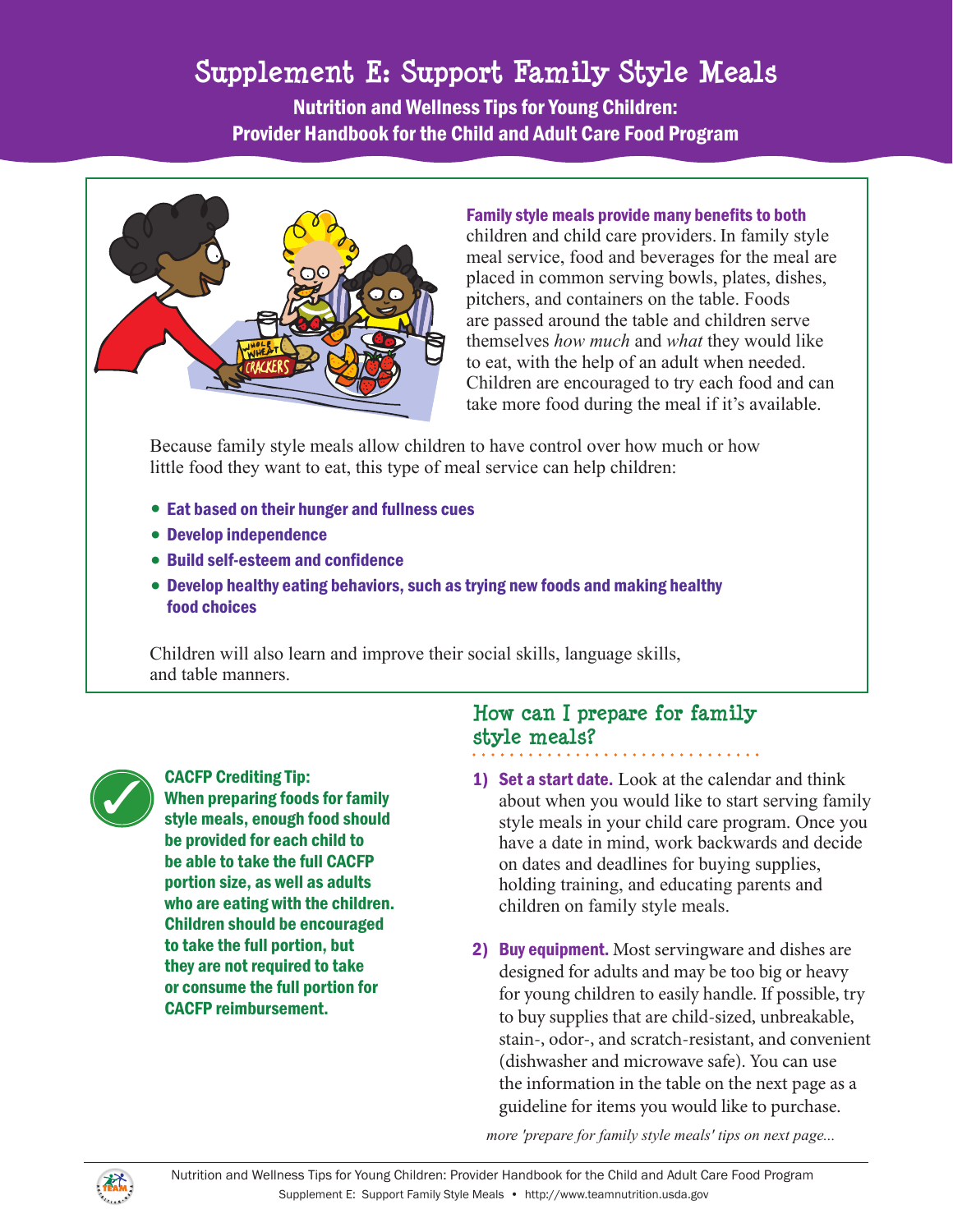*…more 'prepare for family style meals' tips* 

| <b>Child-Size Dishes and Utensils</b> | <b>Estimated Sizes</b>        |
|---------------------------------------|-------------------------------|
| <b>Plates</b>                         | <b>7-8 inches in diameter</b> |
| <b>Bowls</b>                          | 2-4 inches in diameter        |
| <b>Cups</b>                           | <b>8-10 fluid ounces</b>      |
| <b>Eating Utensils/Spoons</b>         | 5-6 inches in length          |
| <b>Serving Bowls</b>                  | 6-9 inches in length          |
| <b>Serving Spoons/Ladles/Spoodles</b> | 7-8 inches in length          |
| <b>Serving Tongs</b>                  | 4-6 inches in length          |
| <b>Serving Pitchers</b>               | <b>13 fluid ounces</b>        |



Tip: Try using colored *serving* utensils and dishes and white *eating* utensils and dishes so that children can tell the difference between the two. This will help remind the children not to lick the colored serving spoon or eat from the colored serving bowl.

3) Provide training. If you have other staff or helpers, organize a meeting to introduce and teach about family style meals. You may want to include detailed instructions about helping children serve themselves, determining portion sizes, and encouraging children to eat based on their hunger and fullness.

Talk about things to expect, and possible challenges and solutions (See *"*Mythbusters*"*  at the end of this supplement). You may also want to brainstorm how to keep a positive meal environment (See Supplement D: Create a Positive Meal Environment from *Nutrition and Wellness Tips for Young Children: Provider Handbook for the Child and Adult Care Food Program. <http://teamnutrition.usda.gov>)* and how to encourage, but not force, children to try or eat the food being served (See Supplement C: Encourage Healthful Foods from *Nutrition and Wellness Tips for Young Children: Provider Handbook for the Child and Adult Care Food Program. <http://teamnutrition.usda.gov>*). If possible, role-play serving meals family style to increase awareness of some of the challenges that might come up.

4) Educate parents, caregivers, and other family members. Send the message home and put the "family" into family style meals! You may wish to hold a meeting, tell parents and other caregivers during drop-off or pick up time, or send a letter home letting them know you will be starting family style meals on a certain date. Describe and explain what family style meals are, highlight the benefits to the children, and ask them to talk to their children about this change. If some families already do this at home, ask them to share their experience with the rest of the group.

*more 'prepare for family style meals' tips on next page...* 

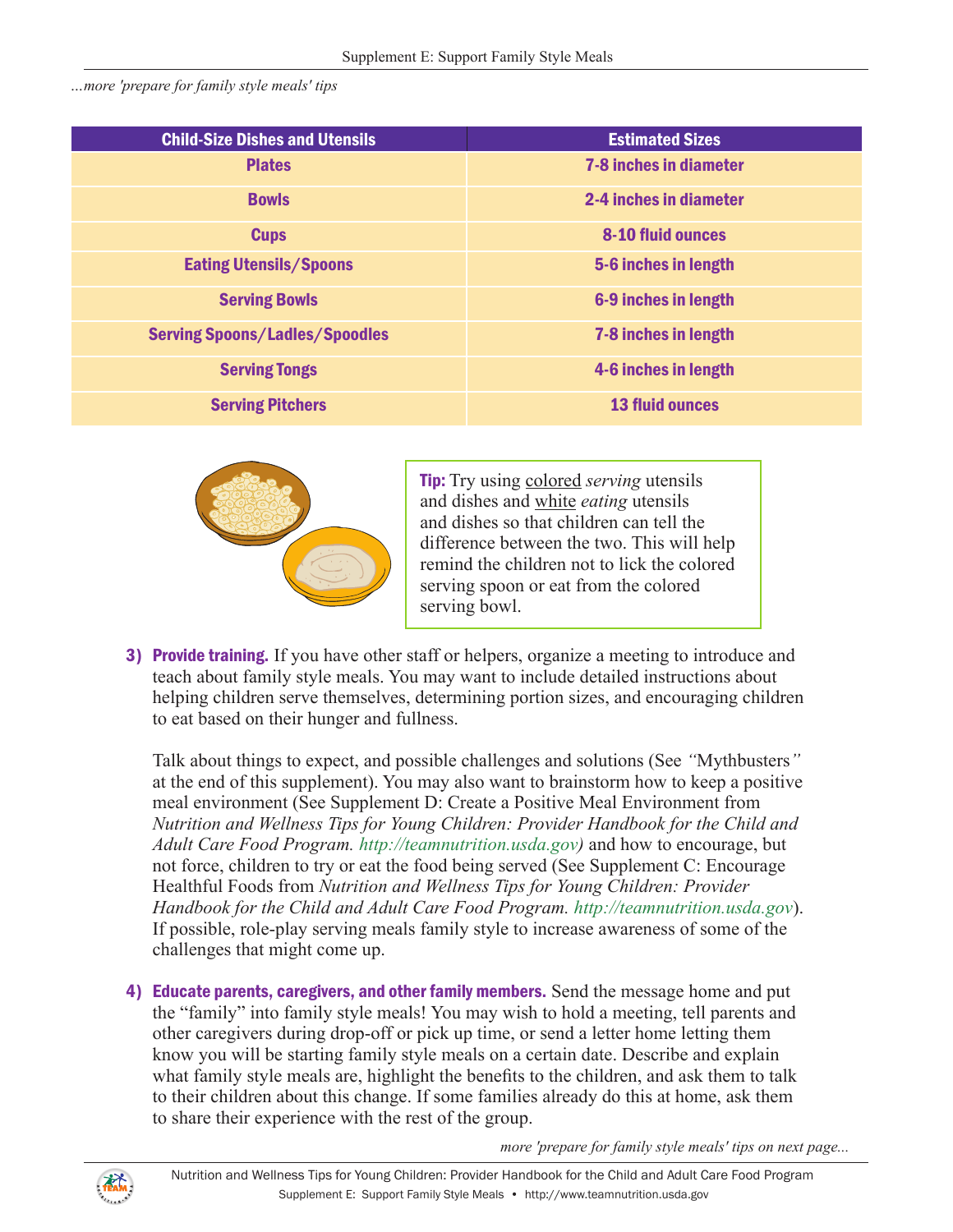*more 'prepare for family style meals' tips* 

#### Connect with Parents

- $\blacktriangleright$  Adapt and give parents and other caregivers the Sample Letter to Parents on Family Style Meals from the Institute of Child Nutrition's CARE Connection. *[http://www.nfsmi.org/](http://www.nfsmi.org/documentlibraryfiles/PDF/20100916045241.pdf) [documentlibraryfiles/PDF/20100916045241.pdf](http://www.nfsmi.org/documentlibraryfiles/PDF/20100916045241.pdf)*
- $\triangleright$  You can also point parents and other caregivers to the New York State Department of Health's "Serving Meals Family Style*"* Web page. *[http://www.health.ny.gov/prevention/](http://www.health.ny.gov/prevention/nutrition/resources/servmealsfs.htm) [nutrition/resources/servmealsfs.htm](http://www.health.ny.gov/prevention/nutrition/resources/servmealsfs.htm)*



5) Educate children. Explain to the children that there will be some changes at mealtime and snack time. Have them practice some of the skills they will need, such as pouring water into cups, passing empty serving dishes, and scooping dried beans from a large bowl into a smaller one. As their skills develop, allow them to serve themselves one item during snack time or mealtime and continue to add more items until children are serving all foods to themselves.

For more information and resources, please visit the Institute of Child Nutrition (ICN). See Lesson 5: Mealtime Procedures. <http://www.nfsmi.org/documentlibraryfiles/PDF/20140423090130.pdf>.

The "Family-Style Mealtime Checklist" on page 101 can help you create and follow a routine for successful family style mealtimes.

## **What can I do to make family style meals a success?**

 $\triangleright$  Be a good role model:

You already know about the many ways that you can influence children's lives! Children are constantly watching you and copying what you do, which lets you be a positive role model for them to follow. Some ways to be a good role model for family style meals include:

- Eating the same foods as the children, and not eating unhealthy foods in front of them.
- Sitting and eating with the children at mealtimes and snack times.
- Having everyone, including adults, sit down before the meal starts and having everyone stay seated until the meal ends.
- $\bullet$  Being enthusiastic and positive while trying different foods. For example, say "This pineapple looks so sweet and juicy! I can't wait to try it!" or "This lettuce tastes so fresh and crunchy! Do you want to try it?"
- Demonstrating good table manners, such as:
	- Saying "please," "no, thank you," and "thank you."
	- Chewing foods slowly and not speaking while mouths are full.
	- Using napkins for cleaning messy hands or faces.
	- Waiting until everyone has served themselves before eating.

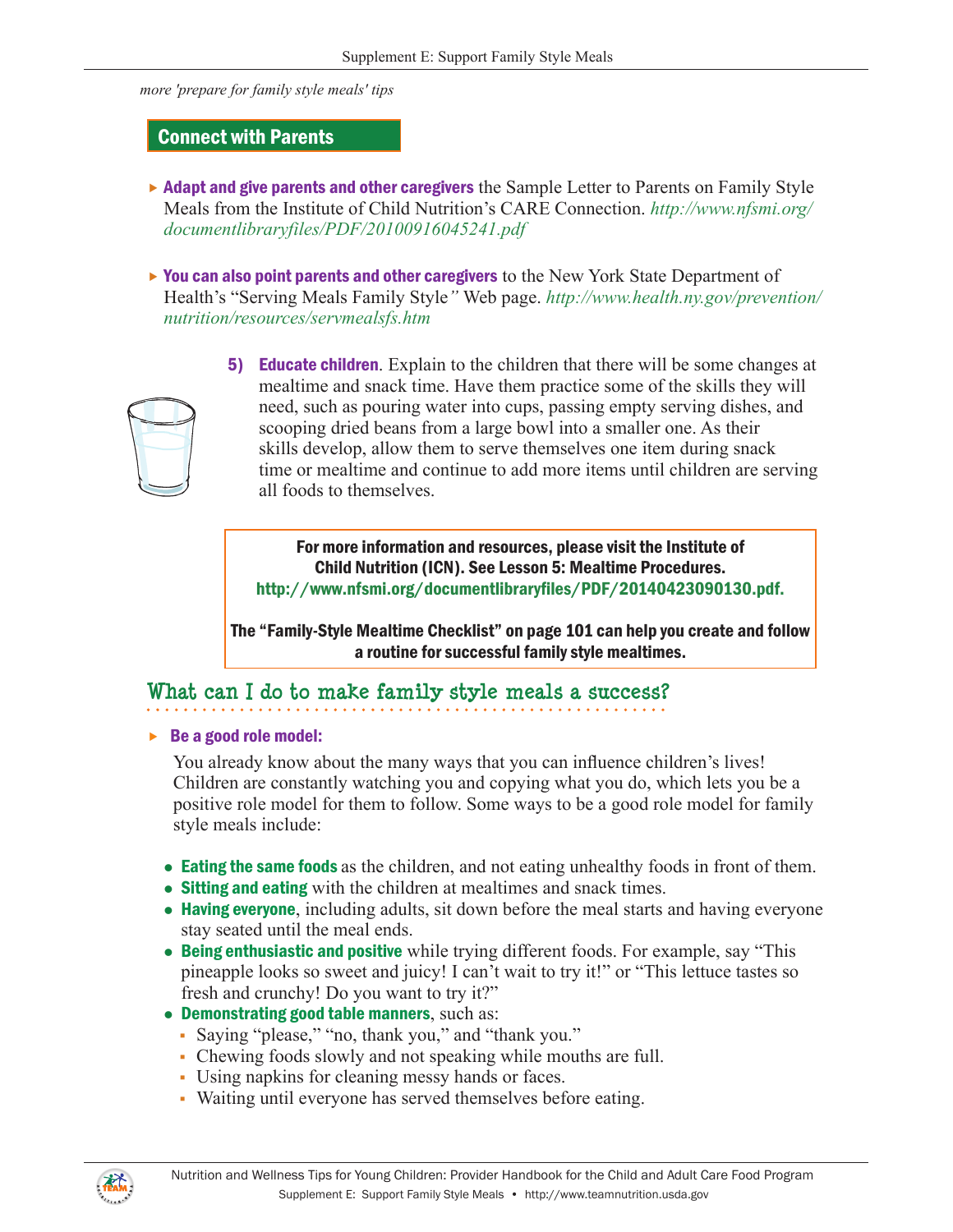#### $\blacktriangleright$  Teach through talking:

Family style meals provide lots of opportunity for social interaction and conversation. Try talking to the children about:

#### • How full or hungry they feel throughout the meal.

- Is your stomach telling you that you're full?
- Has your tummy had enough?
- If you are hungry, you can have more.

### • What nutritious foods do for our bodies.

- Eating carrots will keep our bodies healthy, especially our eyes!
- Milk is good for our teeth and bones. Can you show me how nice and strong your teeth are?
- Do you know the protein in those beans will help you grow strong muscles?
- We need strong muscles so we can play!
- The different food groups they see on the table, and examples of foods in each group. You can visit *[www.choosemyplate.gov](http://www.choosemyplate.gov)* or the "Discover MyPlate" Five Food Groups handout at *[http://www.fns.](http://www.fns.usda.gov/sites/default/files/tn/dmp_tgfive.pdf) [usda.gov/sites/default/files/tn/dmp\\_tgfive.pdf](http://www.fns.usda.gov/sites/default/files/tn/dmp_tgfive.pdf)* to learn more about the five food groups.
	- We eat bread from the grains group.
	- What food group do you think bananas are a part of? What about eggs?

You can print a picture of MyPlate that has examples of foods in each food group and display it near your eating area.





- Why it is good to eat foods from all food groups, and serve themselves more food from different food groups if they are still hungry.
	- I can tell you really like vegetables!
	- Would you like to try some chicken?
- Where food comes from, how food grows, or what time of the year it grows.
	- Where does milk come from?
	- Where does broccoli come from?
	- Did you know spinach grows in a garden?

### • Foods they eat at home and what their favorite foods are.

- Have you seen this food before?
- Do you eat this food at home?
- What foods do you like the best?
- Why do you like it?
- The color, shape, size, and temperature of the food or other items on the table.
	- Is this food hot or cold?
	- How many foods on this table are red?
	- What color is this peach?
	- What is the name of that vegetable?
	- How many colors do you see?
- The serving skills and table manners that you see around the table.
	- I see some great table manners here!
	- I like how nicely and carefully you passed that bowl.
	- Great serving skills and I like how you said "please" and "thank you."





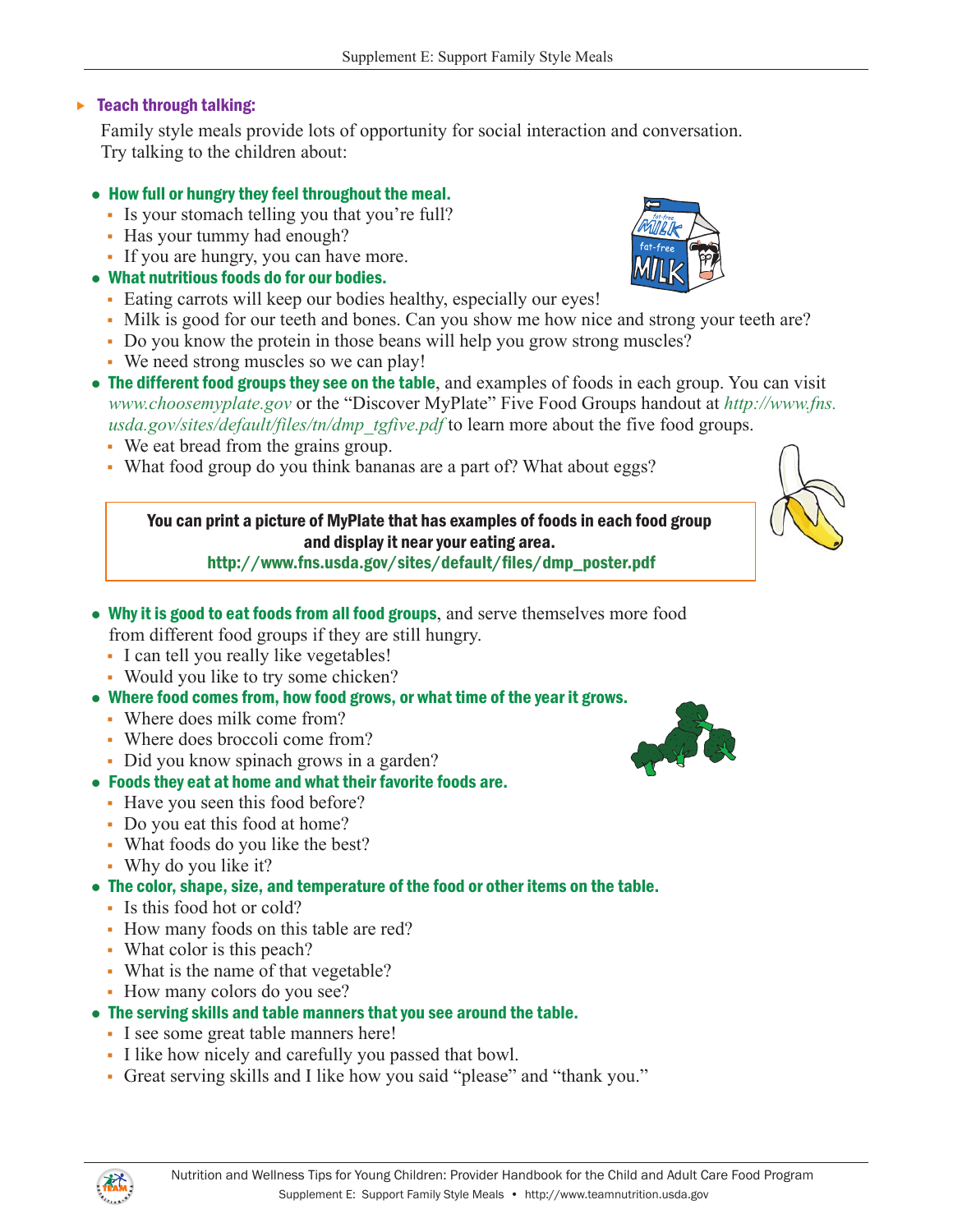#### $\triangleright$  Keep kids safe!

Child care providers and other adults can also help make family style meals a success by making sure food is handled properly and everyone stays safe. Some tips to follow include:



#### • Before the Meal:

- Make sure all children and adults wash their hands before eating or preparing the meal.
- Clean tables and other surfaces with hot soapy water, disinfect, and allow the surfaces to air dry before eating. Keep cleaning tools, such as sponges, paper towels, and cleaning cloths close by to wipe up spills, and show children how to clean up properly.
- Make sure the foods served are not choking hazards, which may include cutting food into smaller pieces. Foods that are round, hard, small, thick and sticky, smooth, or slippery may increase the risk of choking. (For more information, see Supplement A: Practice Choking Prevention from *Nutrition and Wellness Tips for Young Children: Provider Handbook for the Child and Adult Care Food Program*. *<http://www.fns.usda.gov/sites/default/files/supplementA.pdf>)*
- Use the right-sized serving tools and utensils for children. Think about the weight of the serving utensil, the serving dish or plate, and the food. If possible, divide the food on multiple plates and dishes to make it lighter in weight and easier for the children to pass around the table.

#### • During the Meal:

- Seat children who need more help near you or other adults and help them as needed.
- Provide and encourage everyone to use tongs, spoons, and scoops to serve themselves, rather than the utensils they will use to eat.
- Teach children how to pass the food without putting their hands in the container or touching the foods.
- Remind children to take the foods they touch when serving themselves.
- Watch over sick children to be sure food is handled safely and germs are not passed around.



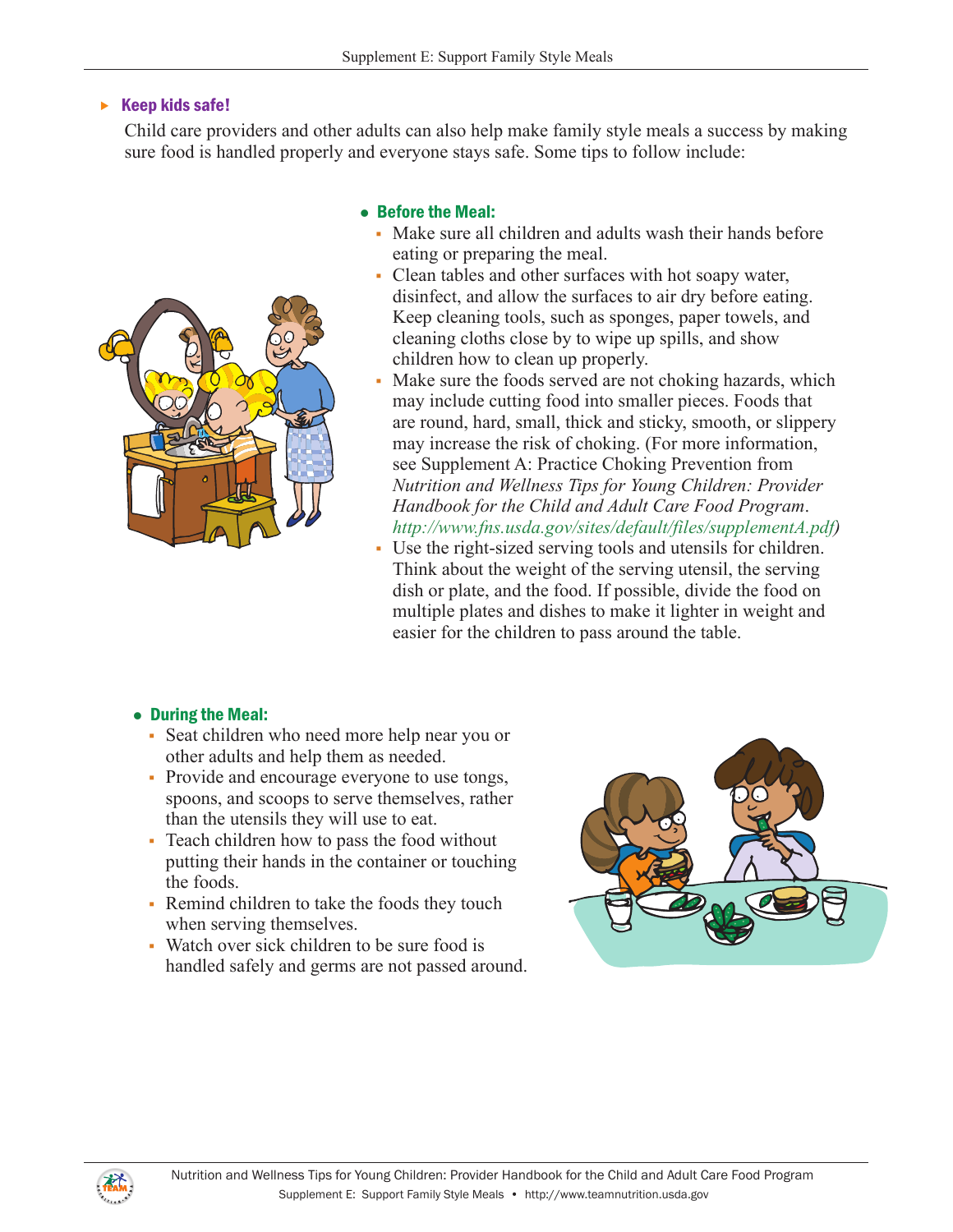#### Myth **Reality**  $\overline{a}$ Family style meals will cost more money and cause more work. Meals served family style do not cost any more than meals served preplated. In both cases, enough food must be prepared to provide every child the full portion of each food component served. Family style meals may end up being less work for you because the children will be serving themselves. This lets you and other adults stay at the table and enjoy the meal or snack with the children. You can have the children help you by teaching them how to set the table before the meal and clean up after the meal. They can also be taught how to clean up spills and other messes. Once they have learned how to do this, it will be less work for you and others. The children in my care are too young for family style meals. Many providers have reported success with family style meals with children as young as 2 years old. Start slowly by introducing one item served family style at a time during mealtimes and snacks, watching the children closely, and helping them when needed. Children may serve themselves too much or too little food. Children can be guided to follow their hunger and fullness cues and be encouraged to eat accordingly. This is one of the benefits of family style meals: it





To encourage children to take appropriate portions for their age, use serving utensils that provide the amount needed for one serving. For example, if the meal pattern calls for ½ cup of fruit, and you are offering diced peaches, have children use a  $\frac{1}{2}$  cup scoop, ladle, or spoodle to serve the peaches.

allows children to control how much they want to eat. Remind the children that they can start with a small

amount of food, and take more if they are

*more 'family style meals mythbusters' on next page…* 

still hungry.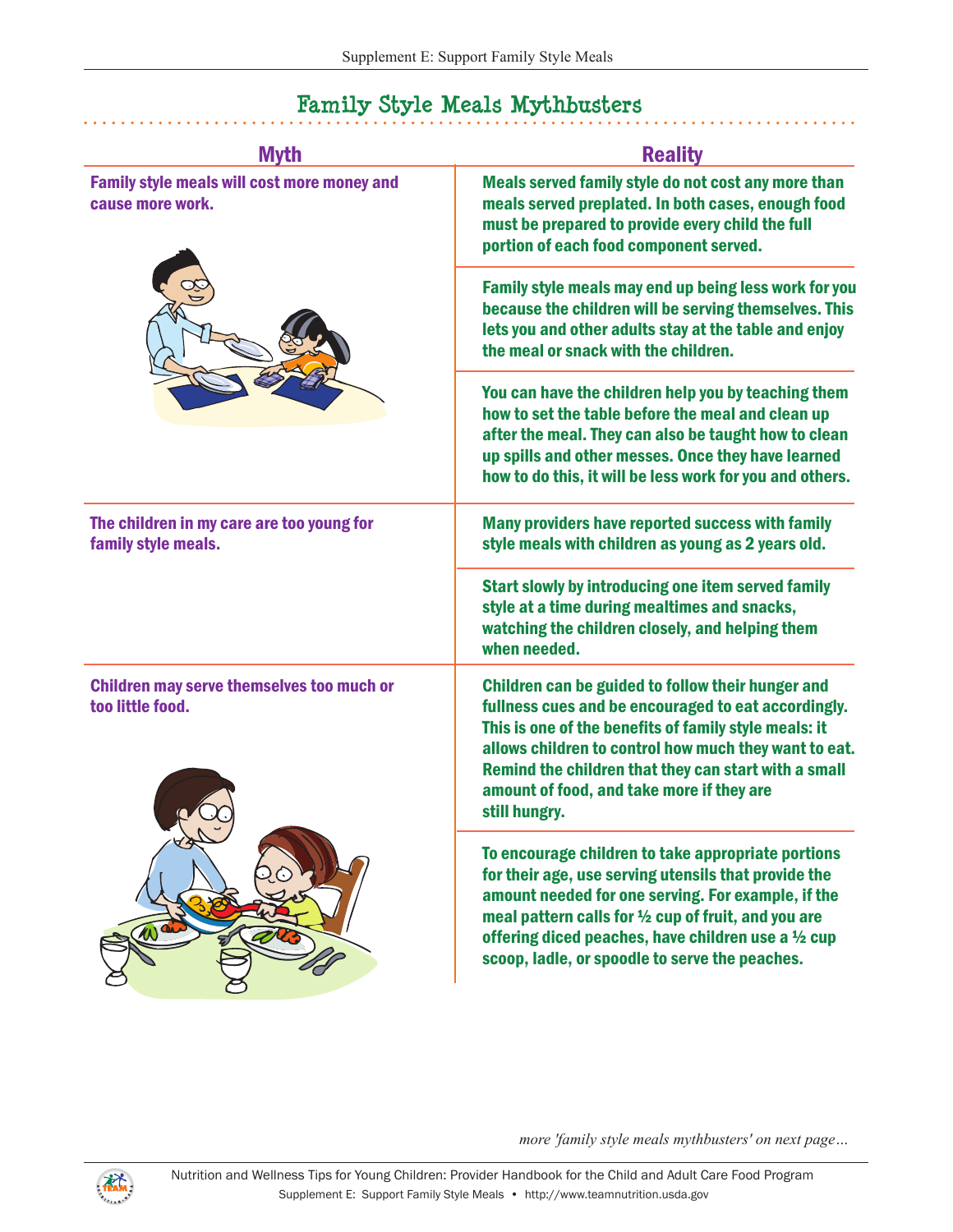*…more 'family style meals mythbusters'* 

## **Family Style Meals Mythbusters**

 $\ddot{\phantom{a}}$ 

| <b>Myth</b>                                                                                                                                                      | <b>Reality</b>                                                                                                                                                                                                                                                                                                                                                                                                                                                 |
|------------------------------------------------------------------------------------------------------------------------------------------------------------------|----------------------------------------------------------------------------------------------------------------------------------------------------------------------------------------------------------------------------------------------------------------------------------------------------------------------------------------------------------------------------------------------------------------------------------------------------------------|
| We won't get our CACFP reimbursement if a child<br>doesn't take the full servings required in the meal<br>patterns. What if a child takes only one or two foods? | For reimbursement in family style meal service,<br><b>CACFP requires that the full portion of each food</b><br>component for every child be put on the table and<br>offered to the children. Supervising adults should<br>actively encourage (but not force) children to accept<br>the full portion during the meal. If a child refuses to<br>take one or more food components, he or she should<br>be offered that food again before the meal<br>is finished. |
|                                                                                                                                                                  | For the meal to be reimbursed, children are not<br>required to take all components. They also do not<br>have to consume the full portion of any components<br>they take.                                                                                                                                                                                                                                                                                       |
|                                                                                                                                                                  | To encourage children to try foods from each<br>component, use "Phrases That Help" in Supplement<br><b>C: Encourage Healthful Foods from Nutrition and</b><br><b>Wellness Tips for Young Children: Provider Handbook</b><br>for the Child and Adult Care Food Program.<br>http://teamnutrition.usda.gov                                                                                                                                                        |
| Our meals and snacks come pre-portioned from the<br>caterer or vendor, so we can't serve family style.                                                           | Ask your caterer or vendor to deliver the food in<br>serving bowls or containers, so that it can still be<br>served family style. If that's not possible, have the<br>children pass around foods that are not preplated, so<br>they can still practice some aspects of family<br>style meals.                                                                                                                                                                  |
|                                                                                                                                                                  |                                                                                                                                                                                                                                                                                                                                                                                                                                                                |